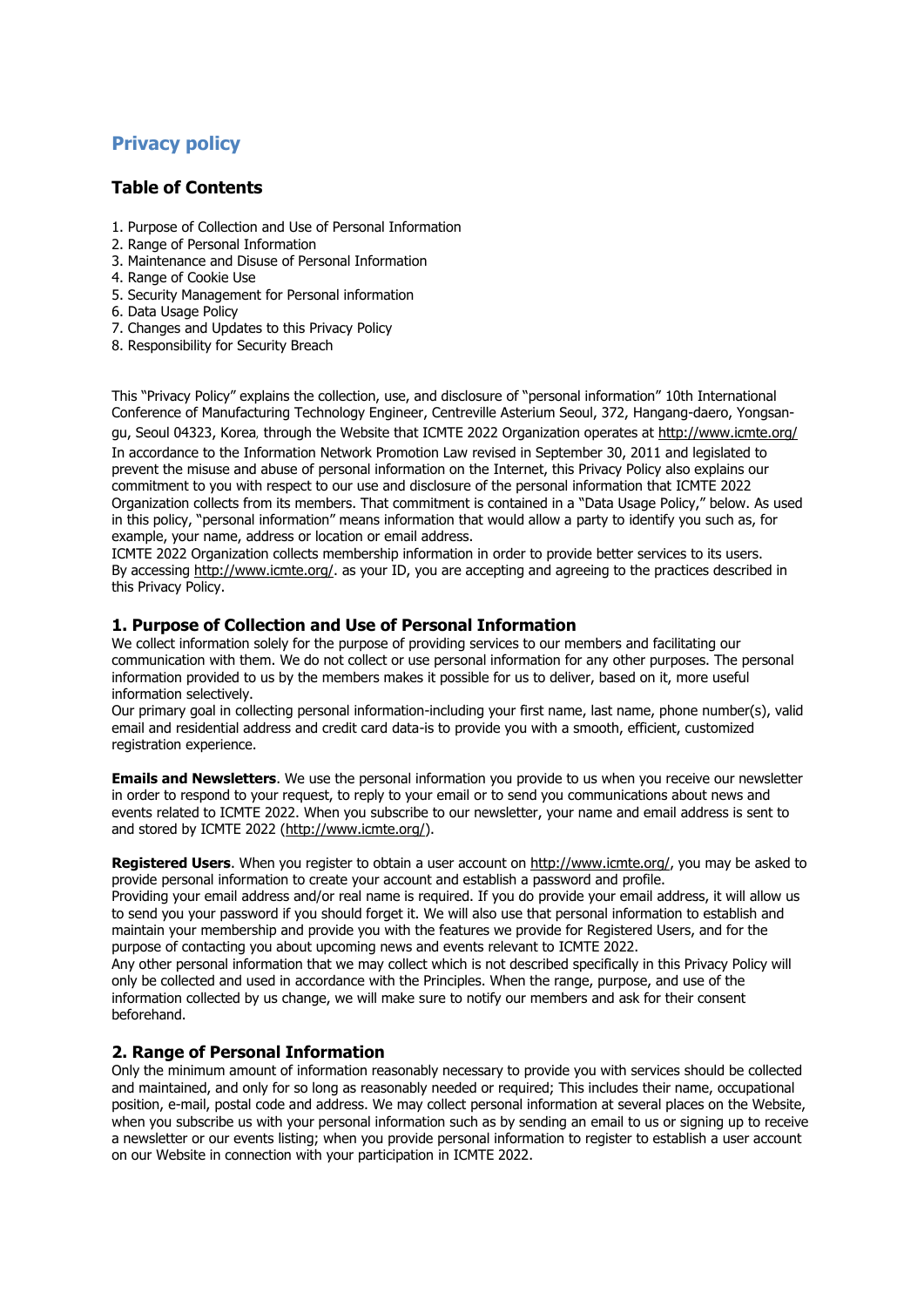#### **3. Maintenance and Disuse of Personal Information**

Information you provide through our Website, or that we gather as a result of your use of our Website, should not be used for marketing or advertising purposes, nor should it be provided voluntarily (without your permission) to anyone else unless required. ICMTE 2022 will continue to maintain and manage its members' personal information as long as they continue to receive its services and retain their membership. However, when a member cancels his or her membership by request for de-registration, all personal information collected by us will be permanently deleted from our database, ensuring that the opening or use of such information for any purposes is no longer possible.

#### **4. Range of Cookie Use**

When our members visit our site and their web browsers ask for cookies, ICMTE 2022 Website restricts its use of cookies only to the information that has no potential to invade their privacy, such as browser version, monitor information, operating system version, and information related to log-in.

#### **5. Security Management for Personal information**

ICMTE 2022 Organization has implemented reasonable measures to protect against unauthorized access to and unlawful interception or processing of personal information that ICMTE 2022 Organization stores and controls. However, no website can fully eliminate security risks. We will post a reasonably prominent notice to the Website if any such security breach occurs. User ID has security risks in addition to those described above. Among other things, User ID is vulnerable to DNS attacks, and using ID may increase the risk of phishing.

#### **6. Data Usage Policy**

Our Data Usage Policy covers how we maintain and use information about you that is collected by our Website and server logs, including when you log into a website using your ICMTE 2022 ID. Non Personal Browsing Information We Collect. When you use the Website, our servers may collect information automatically (through, for example, the use of your "IP address") about your activities while visiting the Website and information about the browser you are using. In addition, whenever you use your ICMTE 2022 ID to log into our Website, our server keep a log of the websites you visit.

**No Linking**. We do not intentionally link browsing information or information from our server logs to the personal information you submit to us. We use this information for internal purposes only, such as to help understand how the Websites are being used, to improve our Website and the features we provide, and for systems administration purposes.

**No Selling or Sharing**. Except in the unique situations identified in this Privacy Policy, ICMTE 2022 Organization does not sell or otherwise voluntarily provide the non personal browsing information we collect about you or your website usage to third parties.

**No Retention**. ICMTE 2022 Organization discards non personal browsing information from our server logs once we have used the information for the limited purposes noted above, under "No Linking."

**Sharing your information**. The information gathered may be shared with the ICMTE 2022 Organizing Committee and our family companies. We also share the information with third parties, including responsible committees with which we have a relationship. For example:

When you make a purchase, we may share information about you and your transaction with other companies for the purpose of processing your transaction, including fraud prevention and credit card authorization.

You also may make a purchase from ICMTE 2022 through a link from another website or search engine and may use their express checkout tool to do so. When you do, please be aware that both<http://www.icmte.org/> and that website or search engine will receive your information.

In some cases, ICMTE 2022 may enter into a co-branding relationship with another website that offers you services that supplement ICMTE 2022's assortment (e.g., tours). In those cases, you may link from [http://www.icmte.org/.](http://www.icmte.org/)

to another site to apply for the program. In that case, both<http://www.icmte.org/> and the other website may receive your information.

Like other committees,<http://www.icmte.org/> may use third party advertising companies to serve ads (e.g.,banners or links) on its behalf. These companies may employ cookies and action tags (also known as single pixel gifs or web beacons) to measure advertising effectiveness. Any information that these parties collect via cookies and action tags is anonymous.

**Notice**. If ICMTE 2022 Organization is required to provide a third party with your non personal browsing information, then, ICMTE 2022 Organization will use reasonable means to notify you promptly of that event,